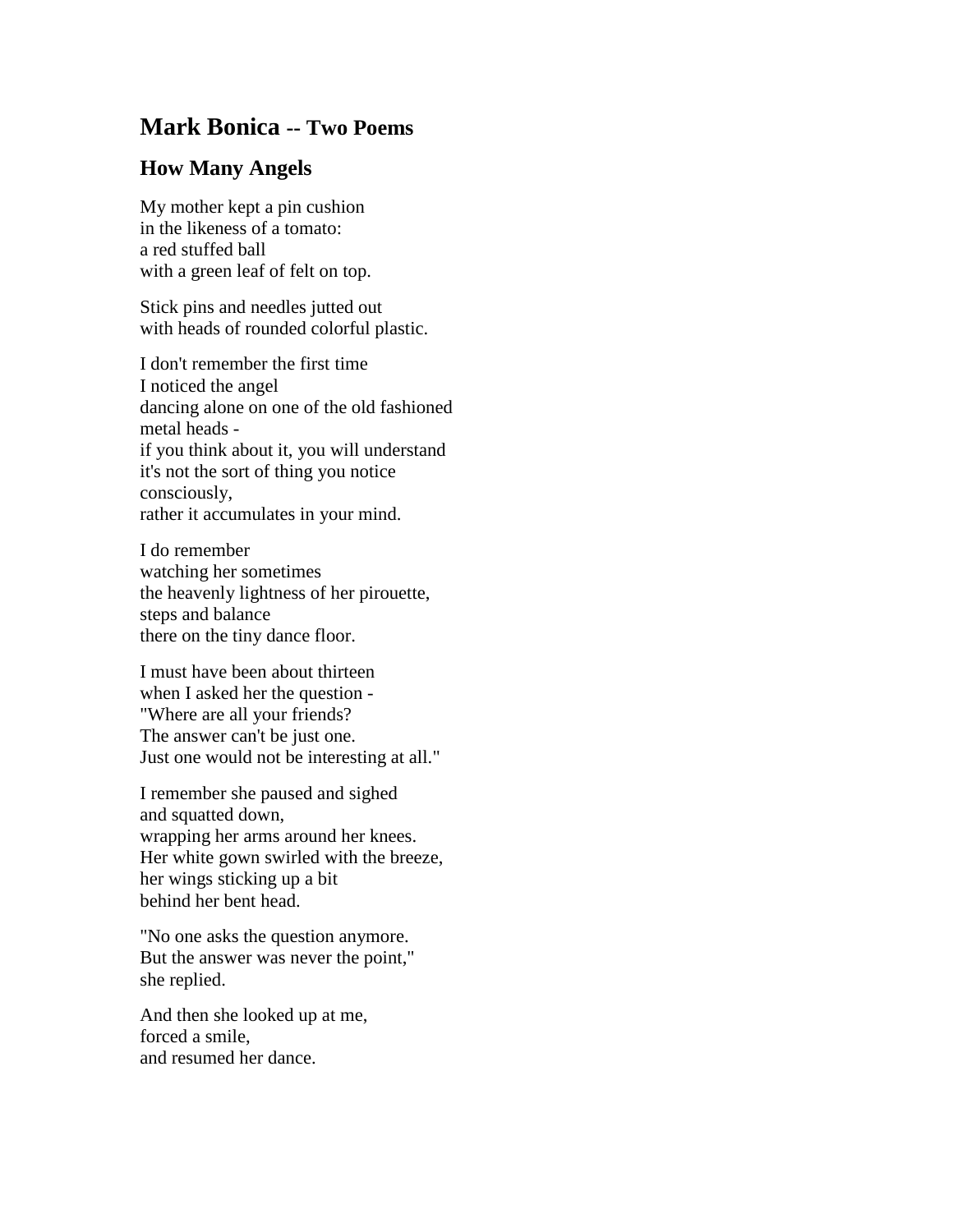## **I Chose the Rainbow**

The decision to wear blue today seemed like it was out of your hands you are part of that greater blue and black bruise of businessmen flowing along the arteries of the T below ground.

I am not so young as to believe the work you are dong is without purpose or meaning; challenge or triumph.

But the flow will continue long after your suit is on a Goodwill rack.

It is a choice is all I'm saying.

Like mine was to wear red and drink coffee and write about you.

The poor will always be with us, and my red shirt will be on a rack in the same store as your blue suit the cheaper rack of course along with my striped vest and that fiery orange thing I wore on Thursdays.

I hope I am not bitter when I cannot afford the extra round of chemo that may or may not extend my life six months, six months you may have and I will not.

I hope I remember coffee on Thursdays as having been worth the choice. A long bruised line may be what I wish for then, and you should have your secretary remind me I chose the rainbow, and contrary to popular opinion,

rainbows are not free.